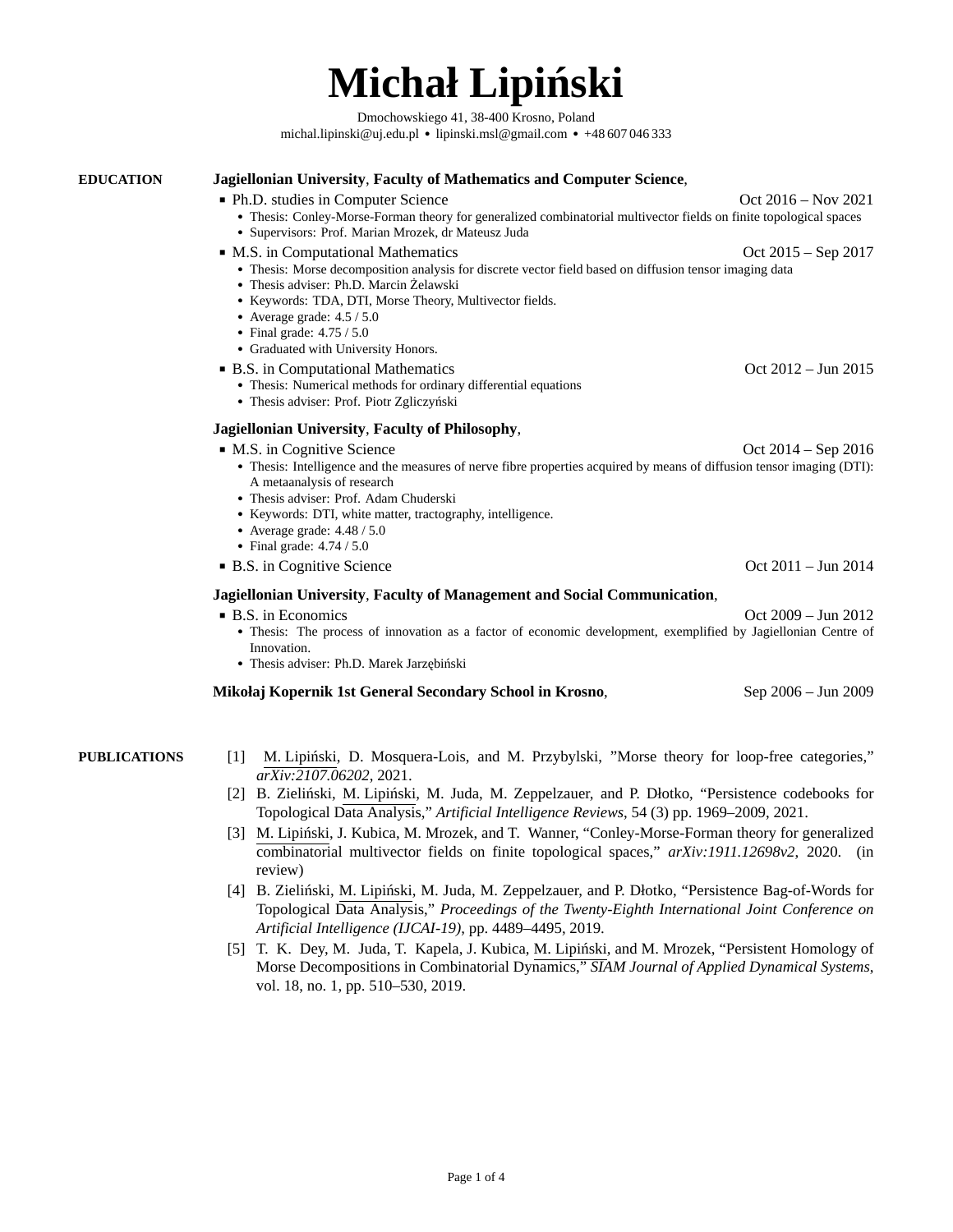- Executor in the grant **OPUS 18** (35/B/ST1/00874) awarded by National Science Centre in Poland in 2019. Project title: *Combinatorial dynamics in Big Data*. Principal investigator: prof. Marian Mrozek
- Executor in the grant **TANGO 3** (434/080/NCBR/2019) awarded by The National Centre for Research and Development in Poland in 2019. Project title: *Combinatorial dynamics*. Principal investigator: dr Mateusz Juda
- **Principal Investigator** in the pre-doctoral grant **PRELUDIUM 15** (2018/29/N/ST1/00449) awarded by National Science Centre in Poland in 2018. Project title: *Multivalued combinatorial dynamics for a finite topological spaces*.
- Executor in the grant **SONATA 10** (19/D/ST6/01215) awarded by National Science Centre in Poland in 2015. Project title: *Detectors and descriptors of characteristic points based on topological information*. Principal investigator: dr Bartosz Zieliński

#### **RESEARCH EXPERIENCE CURRENT RESEARCH:**

#### **The generalized combinatorial multivector fields theory for finite topological spaces**

- Theoretical part:
	- [Financed by research grant: NCN Preludium \(2018/29/N/ST1/00449\). Role: principal investigator](https://projekty.ncn.gov.pl/index.php?projekt_id=409799)
	- One of the main goals of this project is to create a combinatorial counterpart for continuous vector fields. The developed theory is based on the idea of combinatorial vector fields introduced by Robin Forman. We introduce combinatorial analogs of an isolated invariant set, isolating neighborhood, Conley index, and Morse decomposition.
	- With the established generalized version of the theory, we try to state and study the continuation problem of an invariant set in the combinatorial setting.
- Applied part:
	- Financed by research grant: NCBR Tango (434080-TopDyn). Role: executor
	- We implemented an interactive program for computing and visualizing multivector fields.
	- We study the potential of the multivector fields theory as a new data analysis tool, e.g., for the reconstruction of a dynamic from data.

#### **Morse pre-decomposition**

■ This project concerns the refinement of the concept of Morse decomposition for dynamical systems that will allow studying the internal structure of Morse sets.

#### **Persistence codebook for topological data analysis.**

- [Financed by research grant: NCN Sonata \(2015/19/D/ST6/01215\); Role: executor](https://projekty.ncn.gov.pl/index.php?projekt_id=311262)
- In this project, we develop a family of flexible and efficient descriptors for the primary topological data analysis tool, that is, for persistence diagrams. The proposed vectorization methods allow to transform topological information into a fixed-length vector; and, thus, to apply it as an input for deep learning algorithms, e.g., for classification purposes.

#### **PAST PROJECTS:**

## **Cortical thinning in adult cigarette smokers: a large scale structural MRI study**

Principal investigator: Prof. Marcin Szwed, Jagiellonian University Jul 2017 – Aug 2018

- My role: data analyst and programmer, including MRI brain scans processing and statistical analysis.
- About: Investigation of an impact of cigarette smoking on a brain structure, using a large sample of 502 scans we have shown that smoking correlates with reduction of gray matter volume, in particular in superior parietal cortex (attentional areas).

## **Śródbłonek naczyniowy w chorobach cywilizacyjnych**

Principal investigator: Prof. Stefan Chłopicki, JCET Jun 2014 – Sep 2015

- Advisor: Ph.D. Bartosz Zieliński
- My role: programmer and alghorithms designer.
- About: Our subproject involved development and implementation of an algorithm for automatic tracking of an arterial wall and measuring arterial width. In collaboration with angiologistis from The University Hospital in Cracow.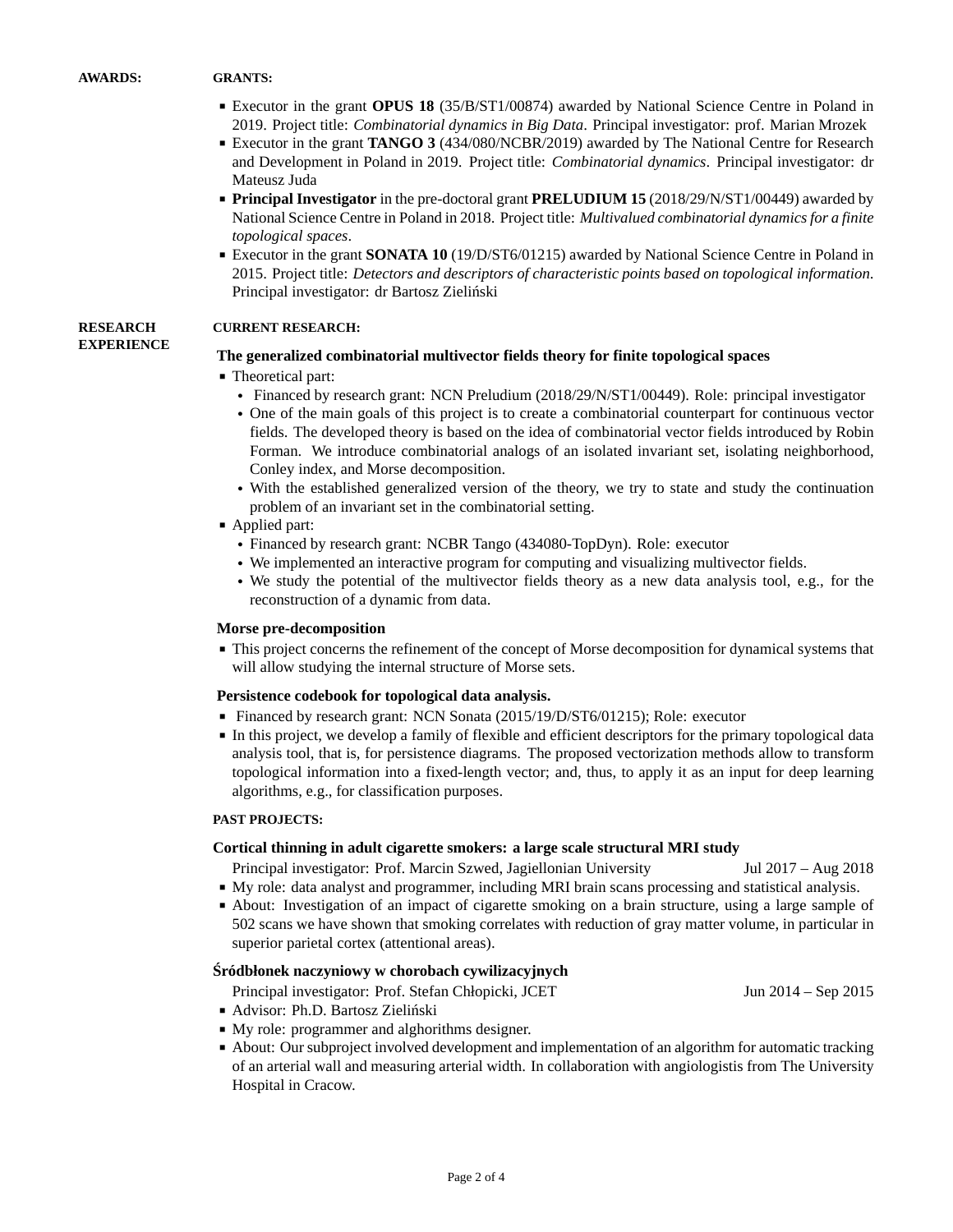| <b>SCIENTIFIC</b> | <b>INVITED TALKS</b>                                                                                                                             |                    |  |  |
|-------------------|--------------------------------------------------------------------------------------------------------------------------------------------------|--------------------|--|--|
| <b>EVENTS</b>     | <b>Oxford Applied Topology Seminar, on-line</b>                                                                                                  |                    |  |  |
|                   | Given talk:                                                                                                                                      | 20 Nov 2020        |  |  |
|                   | Conley-Morse-Froman theory for generalized combinatorial multivector fields.                                                                     |                    |  |  |
|                   | <b>CONFERENCE TALKS</b>                                                                                                                          |                    |  |  |
|                   | 2nd Symposium on Machine Learning and Dynamical Systems, 2020, on-line                                                                           |                    |  |  |
|                   | Given talk:                                                                                                                                      | 21-29 Sep 2020     |  |  |
|                   | Persistence codebooks for topological data analysis.                                                                                             |                    |  |  |
|                   | Algebraic Topology Methods, Computation, and Science, 2020, on-line                                                                              |                    |  |  |
|                   | Given talk:                                                                                                                                      | 20 Aug 2020        |  |  |
|                   | Conley-Morse-Froman theory for generalized combinatorial multivector fields.                                                                     |                    |  |  |
|                   | Jubilee Congress for the 100th anniversary of the Polish Mathematical Society 2019, Cracow, Poland                                               |                    |  |  |
|                   | Given talk:                                                                                                                                      | 3-7 Sep 2019       |  |  |
|                   | Combinatorial multivector fields theory for finite topological spaces.                                                                           |                    |  |  |
|                   | Young Topologists Meeting 2019, Lozanna, Switzerland                                                                                             |                    |  |  |
|                   | Presented poster:                                                                                                                                | 22-26 Jul 2019     |  |  |
|                   | Combinatorial multivector fields theory for finite topological spaces.                                                                           |                    |  |  |
|                   | Dragon Applied Topology Conference 2018, Swansea, Great Britain                                                                                  |                    |  |  |
|                   | Given talk:                                                                                                                                      | 11-14 Sep 2018     |  |  |
|                   | Persistent homology of Morse decomposition in combinatorial dynamics.                                                                            |                    |  |  |
|                   | Dynamics, Topology and Computations, DyToComp 2018, Będlewo, Poland                                                                              |                    |  |  |
|                   | Given talk:                                                                                                                                      | 18-23 Jun 2018     |  |  |
|                   | Persistent homology of Morse decomposition in combinatorial dynamics.                                                                            |                    |  |  |
|                   | <b>International Conference on Algebra and Related Topics, ICART 2018, Rabat, Morocco</b>                                                        |                    |  |  |
|                   | Given talk:                                                                                                                                      | 02-05 Jul 2018     |  |  |
|                   | Persistent homology of Morse decomposition in combinatorial dynamics.                                                                            |                    |  |  |
|                   | Neuronus, IBRO Neuroscience Forum in Krakow, Poland                                                                                              |                    |  |  |
|                   | Presented poster:                                                                                                                                | 20-22 Apr 2018     |  |  |
|                   | Cortical thinning in adult cigarette smokers: a large-scale structural MRI study                                                                 |                    |  |  |
|                   | IX Interdiscplinary Scientific Conference "Tygiel", Lublin, Poland<br>Given talk (in Polish):                                                    | 18-19 Mar 2017     |  |  |
|                   | Zastosowania topologicznej analizy danych w neuroobrazowaniu funkcjonalnym.                                                                      |                    |  |  |
|                   |                                                                                                                                                  |                    |  |  |
|                   | <b>SCHOOLS</b>                                                                                                                                   |                    |  |  |
|                   | Applied Mathematical Modeling with Topological Techniques, ICERM, Providence, Rhode Island,<br><b>USA</b>                                        |                    |  |  |
|                   |                                                                                                                                                  | 5-9 Aug 2018       |  |  |
|                   | Participant                                                                                                                                      |                    |  |  |
|                   | Summer school in dynamics, ICTP, Trieste, Italy                                                                                                  | 16-27 Jul 2018     |  |  |
|                   | Participant                                                                                                                                      |                    |  |  |
|                   | Winter workshop on dynamics, topology and computations 2018, Będlewo, Poland                                                                     |                    |  |  |
|                   | Participant                                                                                                                                      | 28 Jun-03 Feb 2018 |  |  |
|                   | Winter workshop: Computational brain connectivity mapping, Juan-les-Pins, France                                                                 |                    |  |  |
|                   | Participant                                                                                                                                      | 20-24 Nov 2017     |  |  |
|                   | Persistent homology summer school, Rabat, Morocco                                                                                                |                    |  |  |
|                   | Given talk:                                                                                                                                      | 03-07 Jul 2017     |  |  |
|                   | Analysis of EEG functional brain networks with topological tools<br>Winter workshop on dynamics, topology and computations 2017, Będlewo, Poland |                    |  |  |
|                   |                                                                                                                                                  |                    |  |  |
|                   | Participant                                                                                                                                      | 12-18 Feb 2017     |  |  |